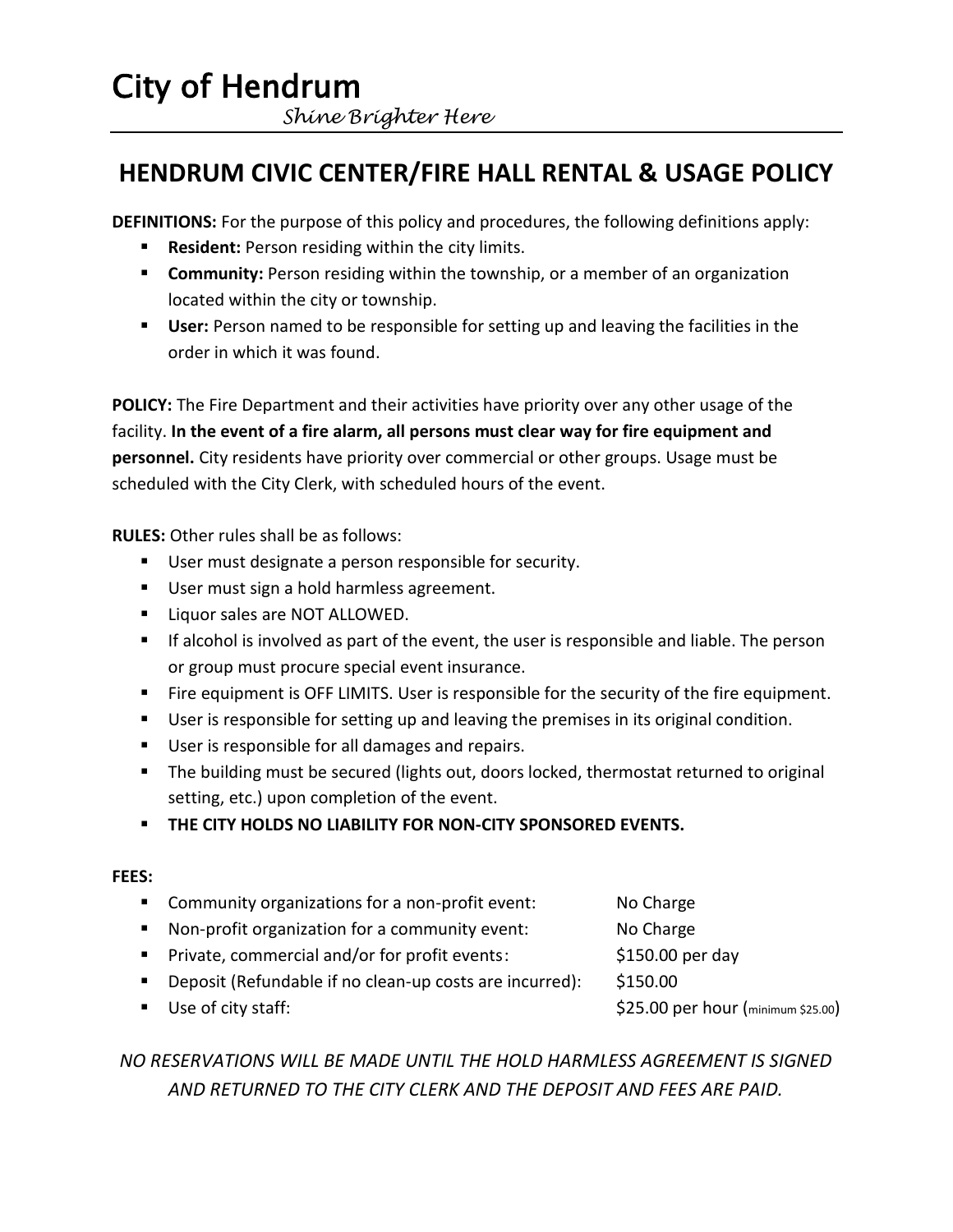| 1. Name:         |          |       |
|------------------|----------|-------|
|                  |          |       |
| 2. Address:      |          |       |
|                  |          |       |
| 3. Phone number: |          |       |
|                  |          |       |
| 4. Function:     |          |       |
|                  |          |       |
| 5. Date $(s)$ :  |          |       |
|                  |          |       |
| 6. Time: from    | am/pm to | am/pm |

#### **HOLD HARMLESS AGREEMENT**

I understand that my use of the Hendrum Civic Center/Fire Hall is undertaken at my own risk and that the City of Hendrum will not be liable for any claims, injuries, damages of whatever nature incurred by me or members of my organization due to the negligence of members of my organization, or the negligence of third parties. On behalf of myself and the organization that I represent, I expressly forever release and discharge the City of Hendrum, its agents and employees, from any such claims, injuries or damages. I also agree to defend, indemnify and hold harmless the City of Hendrum from any claims, injuries, or damages of whatever nature arising out of or connected with my use of the Hendrum Civic Center/Fire Hall. I also agree to reimburse the City of Hendrum for any damage, breakage, maintenance, or theft of equipment.

| <b>User Representative:</b>            | Date:               |  |
|----------------------------------------|---------------------|--|
|                                        |                     |  |
| Please return this form to:            | <b>APPROVED BY:</b> |  |
| City Clerk's Office<br>City of Hendrum | City Clerk          |  |
| 308 Main St E<br>PO Box 100            | Date                |  |
| Hendrum, MN 56550                      |                     |  |